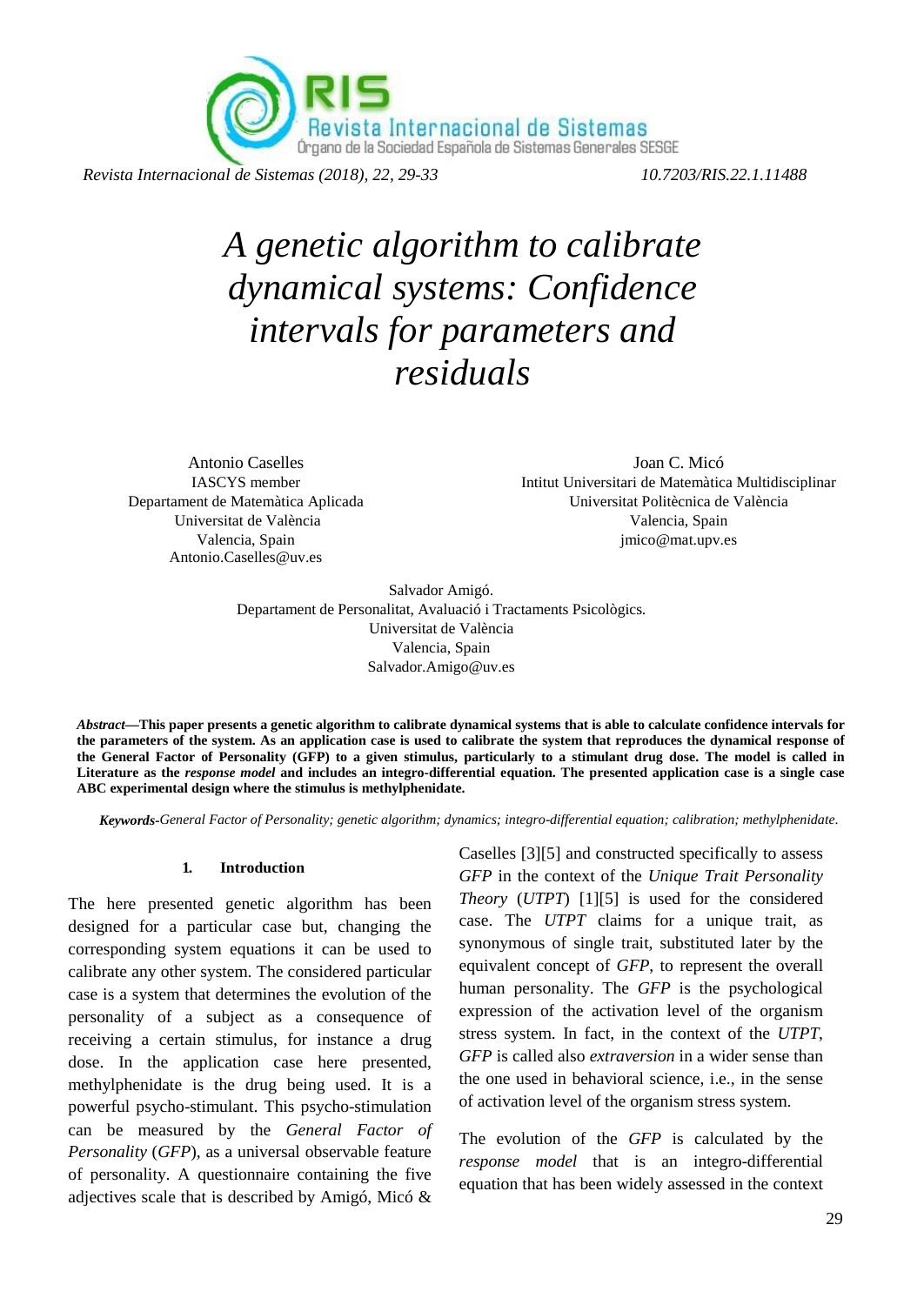## *Revista Internacional de Sistemas (2018), 22, 29-33 10.7203/RIS.22.1.11488*

of different experimental designs. It can reproduce the acute effect of a stimulant drug [2][6][9][10][11]. The model reproduces the dynamical pattern forecasted by Solomon & Corbit [13] and Grossberg [7], by using the hedonic scale, and by Amigó [1] for the *GFP*, i.e., a typical inverted-U.

The here performed calibration of the model is based on a genetic algorithm. Genetic algorithms (*GAs*) are Evolutionary Algorithms (*EAs*) (they adapt their parameters according to previous results) that try to imitate Natural Selection inside a population through parent selection, recombination, mutation and migration. About details on *GAs* and its use in systems calibration, see for instance: Whitley, [14], Guzmán-Cruz et al., [8] and Muraro & Dilao [12]. Nevertheless there are a lot of possible options for their definition, obviously related on how to perform *selection*, *crossover* and *mutation*. The here introduction of *immigration* could be a novelty.

#### **2. The response model**

The kinetic part of the response model provides the evolution of the stimulus amount  $s(t)$ , present in plasma after intake by the individual. It is given by the time function:

$$
s(t) =
$$
  

$$
\begin{cases} \frac{\alpha \cdot M}{\beta - \alpha} (exp(-\alpha \cdot t) - exp(-\beta \cdot t)) : \alpha \neq \beta \\ \alpha \cdot M \cdot t \cdot exp(-\alpha \cdot t) : \alpha = \beta \end{cases}
$$
  
(1)

Equation (1) is the solution of two coupled differential equations [11], which assumes that no drug/stimulus is present in the organism before consumption. In  $(1)$  *M* is the initial amount of a drug single dose, *α* is the stimulus assimilation rate and *β* is the stimulus elimination rate. The dynamics of the *GFP* is given by the following integro-differential equation [11]:

$$
\frac{dy(t)}{dt} = a(b - y(t)) + \frac{p}{b} s(t)
$$
  
-b · q ·  $\int_0^t e^{\frac{x-t}{\tau}} \cdot s(x) \cdot y(x) dx$   
y(0) = y<sub>0</sub> (2)

In (2),  $s(t)$  represents the stimulus;  $y(t)$  represents the *GFP* dynamics; and *b* and *y<sub>0</sub>* are respectively its tonic level and its initial value. Its dynamics is a balance of three terms, which provide the time

derivative of the *GFP*: the *homeostatic control a(b* $y(t)$ ), i.e., the cause of the fast recovering of the tonic level *b*, the *excitation effect p·s(t)/b*, which tends to increase the *GFP*, and the *inhibitor effect*  $\int_0^t e^{\frac{x-t}{\tau}}$ .  $s(x) \cdot y(x) dx$ , which tends to decrease the *GFP* and is the cause of a continuously delayed recovering, with the weight  $e^{\frac{x-t}{\tau}}$ . Parameters *a*, *p*, *q* and  $\tau$  are named respectively the *homeostatic control power*, the *excitation effect power*, the *inhibitor effect power* and *the inhibitor effect delay*. All the parameters of the model depend on the individual personality or individual biology and on the type of stimulus.

#### **3. The genetic algorithm used for the response model calibration**

The program we use for calibration has been ad hoc designed for the previously described model but it can be adapted easily for systems with the following characteristics:

- (1) Real data are deterministic. In the case of the *response model,* real *GFP* is measured by the responses of an individual to a questionnaire every some minutes. And model parameters are specific of the individual.
- (2) The system to be calibrated is deterministic.
- (3) All parameters have a continuous range of possible or plausible values from a maximum to a minimum value.
- (4) A single objective variable (function) must be considered, but it may be designed as a weighted combination of several other ones.
- (5) Parameter space (search space) is a multidimensional compact space (continuity is assumed in parameter values inside a range of possible or plausible values).
- (6) In order to assure the global character of the found optimum three strategies are considered:
	- a. A random sample may be analyzed, from the entire search space or from specific zones, in order to identify starting points.
	- b. Random migrants with reproduction capacity are introduced inside the current population in every generation.
	- c. Several iterations are performed using the previous optimum as a new starting point, up to no improvement is found or the top number of iterations is reached.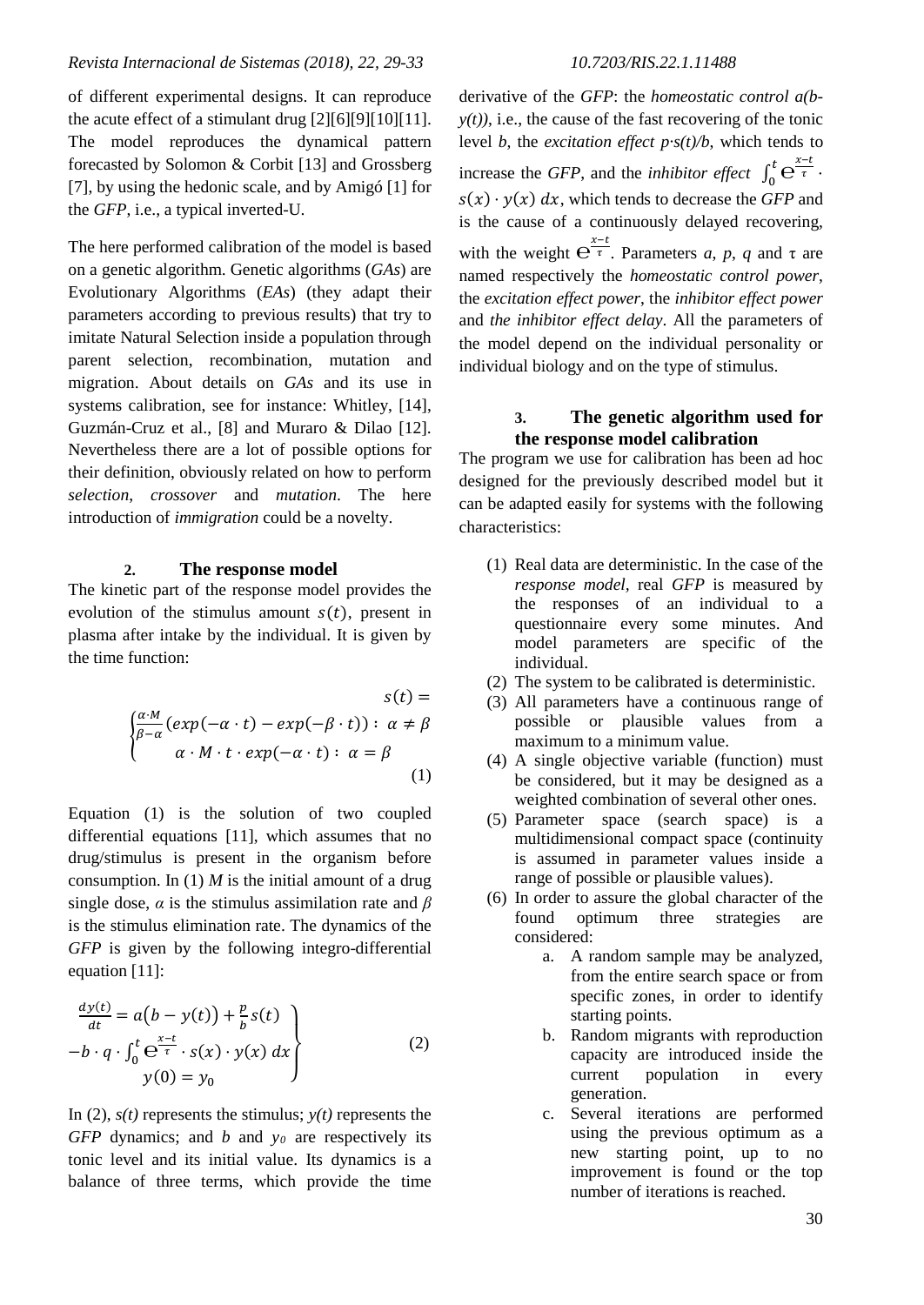# *3.1. The needed data*

The *response mode* has seven parameters: α, β, a, b, p, q,  $\tau$  and M (M may also be adjusted like the other parameters when the stimulus is not measurable, for instance: a placebo), which meaning has been previously explained. A vector of nine components containing a value for each parameter plus the corresponding *GFP* (y) may be considered as an individual of a population of possible characterizations of the system. The staring values of the parameters (given by previous knowledge), their maximum values, their minimum values, their search window width (% of their initial value), and their search step width (% of their initial value) have to be introduced at the beginning of the search process. Other needed data are the number of experimental values, their time step, and their values. The integration method (Euler or Runge-Kutta-4) and the integration step size have to be also specified. The function to be optimized may be the mean squared deviation (s<sup>2</sup>), the determination coefficient ( $\mathbb{R}^2$ ) or the relative mean deviation.

The *GA* may be optionally used, and in the case it is used the following options must be specified: number of individuals of the population, percentage of the population corresponding to reproducers (the best individuals), number of immigrants per generation, mutant genes per thousand in a new individual, number of generations inside a given iteration, and maximum number of iterations. In the case of not using the *GA* but only analyzing a sample, it may be exhaustive or uniformly random. This sampling process also admits iterations.

## *3.2 The GA pseudo-code*

The proposed *GA* intends to be the simplest possible one in order to be as fast as possible without restricting the possibility to find a global optimum. The following pseudo-code might be enough descriptive of the here presented *GA* that we name *PARDOSU*.

## Introduce data and options

Define the initial population (vectors with random values for parameters and the objective function value)

# For i=1 to "number of iterations", do:

For  $j=1$  to "number of generations", do:

- Arrange population from lower to higher the objective function
- Retain the best individuals and eliminate the remaining ones
- Incorporate some immigrants (randomly defined inside parameters' ranges)
- "Complete the population by reproduction (with mutation) of the present individuals, i.e.:"
- For  $k=$ "number of reproducers" $+1$  to "population" size", do:
	- Choose randomly the "father" and the "mother" of the new individual
	- For each gen (parameter) choose randomly whether it comes from "father" or "mother"
	- For each gen (parameter) choose randomly whether it is newly randomly defined or not
- Next new individual

Next generation

 If "previous optimum is not improved" Then Exit-Iterations-Loop Else Continue

 Use the optimum individual as new starting point Next iteration

Calculate residuals by comparing the found optimum with the experimental values

Test residuals for Normality and zero-mean

- If "yes" Then "calculate confidence intervals to define the optimal fitting evolution band"
- For  $i=1$  to "number of parameters + objective function" do:
	- Test parameter j for normality inside the best individuals group

If p-value for normality is acceptable Then

- Calculate and write the corresponding mean, standard deviation, chi-squared, t of Student and the upper and lower bounds of the confidence interval
- Else write only the corresponding mean, standard deviation and chi-squared

End If

Next parameter

Write all other results

#### **4. The response model calibration**

The studied application case consists in one subject that consumed 20 mg of methylphenidate. The Five Adjectives scale questionnaire (adventurous, daring, enthusiastic, merry and bored) was filled out before consumption and after consumption every 15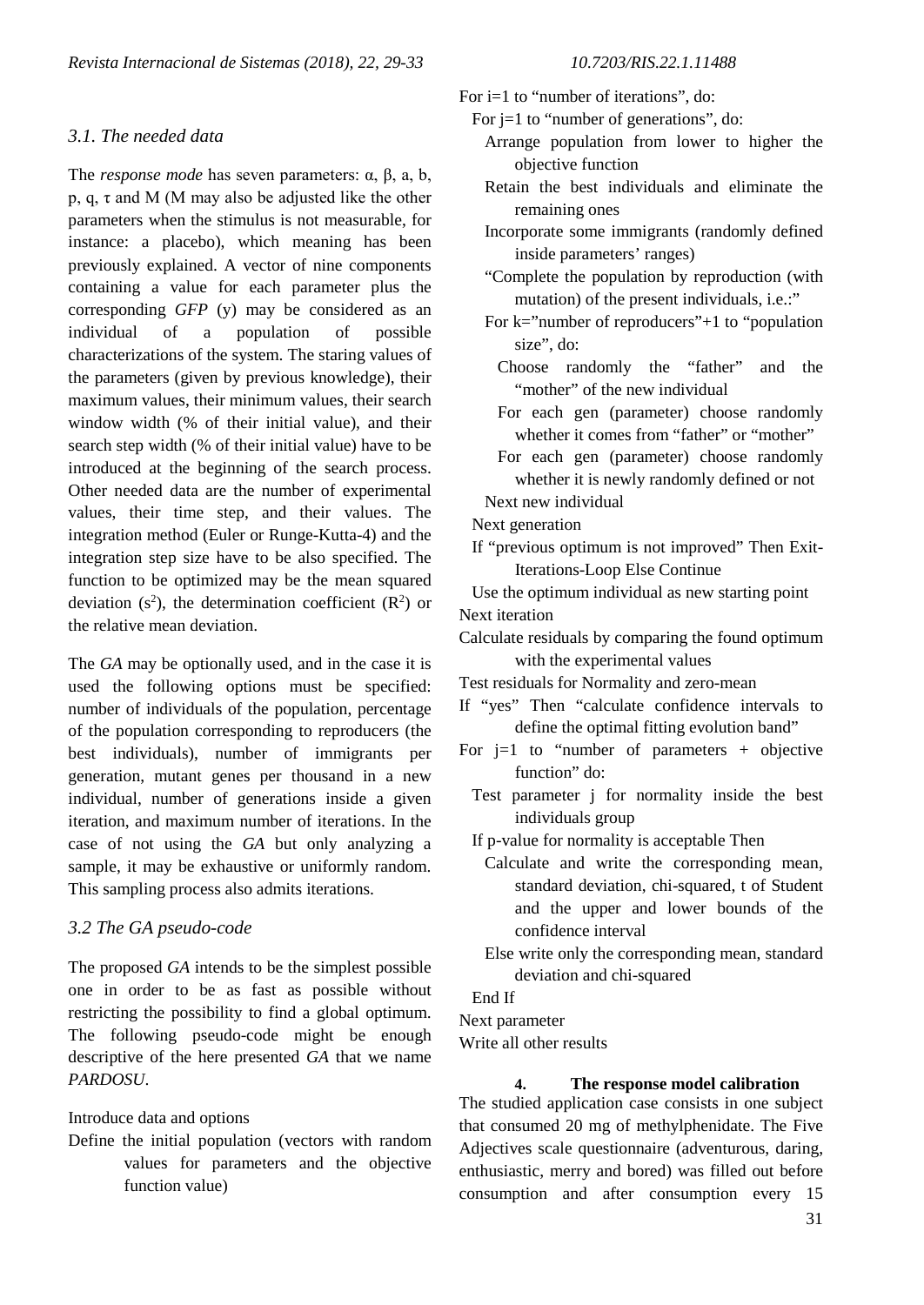minutes during 4 hours. The interval of the *GFP* measures is *y*∈[0,25]. The calibration result of the response model for the *GFP* dynamics is provided in Figure 1. With respect to parameters, inside the best individuals group, most of them were not normally distributed (very high chi-squared values), others were constants or with relatively low standard deviations. Note in Figure 1 that it considers the confidence intervals, for a 95% of confidence level, provided by the random variablility values of the parameters.

# **5. Conclusions**

Figure 1 shows the calibration result of the response model for the *GFP* response as a consequence of 20 mg of methylphenidate obtained with the proposed  $GA$ . The obtained determination coefficient value  $R^2$ supports model applicability as in other studies from literature (see Section 1). The algorithm shows a good performance and time efficiency.

For future work we aim to compare the efficiency of the present features of *PARDOSU* with alternative specific features, such as for instance: mutation of each parameter restricted to values close to the present one, optional equipotency of gens (at present all gens are dominant/recessive), and incest prevention. Options such as selection by competition are discarded due to they do not guarantee the permanence of the best individuals inside the population.

## **REFERENCES**

[1] Amigó, S. (2005). *La teoría del rasgo único de personalidad. Hacia una teoría unificada del cerebro y la conducta* (The Unique Personality Trait Theory. Towards a unified theory of brain and behavior). Editorial de la Universitat Politècnica de València. Valencia, Spain.

[2] Amigó, S., Caselles, A. & Micó, J.C. (2008). A dynamic extraversion model: the brain's response to a single dose of a stimulant drug. *British Journal of Mathematical and Statistical Psychology,* 61, 211– 231.

[3] Amigó, S., Micó, J.C. & Caselles, A. (2009a). Five adjectives to explain the whole personality: a brief scale of personality. *Revista Internacional de Sistemas*, 16, 41-43. (Available in

## <http://www.uv.es/caselles/> )

[4] Amigó, S., Caselles, A., Micó, J.C. & García, J.M. (2009b). Dynamics of the unique trait of personality: blood's glutamate in response to methylphenidate and conditioning. Revista Internacional de sistemas, 16, 35-40.

[5] Amigó, S., Caselles, A. & Micó, J.C. (2010). The General Factor of Personality Questionnaire (GFPQ): Only one factor to understand the personality? *The Spanish Journal of Psychology*, 13, 5-17.

[6] Caselles, A., Micó, J.C., Amigó, S. 2011. Dynamics of the General Factor of Personality in response to a single dose of caffeine. *The Spanish Journal of Psychology*, 14, 675-692.

[7] Grossberg, S. (2000). The imbalanced DBRAIN: from normal to schizophrenia. *Biological Psychiatry*, 48, 81-98.

[8] Guzmán-Cruz, R., Castañeda-Miranda, R., García-Escalante, J.J., López-Cruz, J.L. (2009). Calibration of a greenhouse climate model using evolutionary algorithms. *Biosystems Engineering, 104,* 135-142.

[9] Micó, J.C., Amigó S. & Caselles, A. (2012). Changing the General Factor of Personality and the c-fos expression with methylphenidate and Self-Regulation Therapy. *The Spanish Journal of Psychology*, 15(2): 850-867.

[10] Micó, J.C., Caselles, A., Amigó, S., Cotolí, A. & Sanz, M.T. (2013). A mathematical approach to the body-mind problem from a System Personality theory. *Systems Research and Behavioral Science*, 30, 735–749.

[11] Micó, J.C., Amigó, S. & Caselles, A. (2014). From the Big Five to the General Factor of Personality: a Dynamic Approach. *The Spanish Journal of Psychology*, 17, e74, 1–18.

[12] Muraro, D., Dilao, R., (2013). A parallel multiobjective optimization algorithm for calibration of mathematical models. *Swarm and Evolutionary computation, 8,* 13-25.

32 [13] Solomon, R.L. & Corbit, J.D. (1974). An opponent-process theory of motivation. I. Temporal